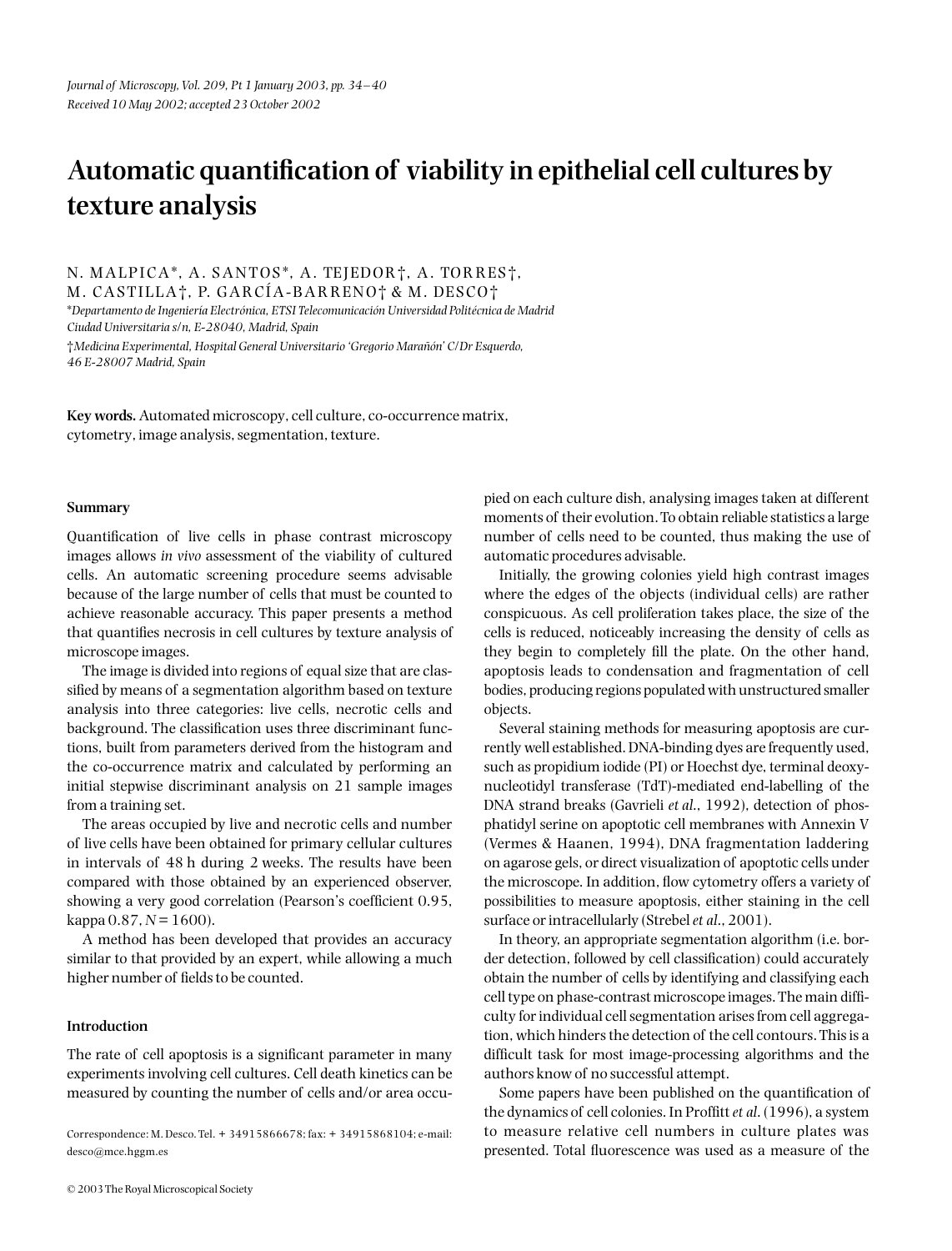number of cells per plate, after background fluorescence reduction. Boezeman *et al*. (1997) presented a method for automatic enumeration of proliferating bone marrow progenitors, by means of high pass filtering and morphological processing based on the circularity of cells. Some studies have also focused on the segmentation of clustered nuclei in fluorescent-stained samples (Garbay *et al*., 1986; Ahrens *et al*., 1990; Lockett & Herman, 1994; Malpica *et al*., 1997). These methods are not expected to offer good results in the type of cultures studied in our work, as separation of individual cells is not straightforward when dead cells loose their shape and size properties.

In Kong & Ringer (1995) a system for apoptosis detection by image analysis was proposed, using a counterstain for nuclei detection and a stain to detect apoptotic nuclei. Matthews *et al*. (1998) developed a system to detect apoptosis using staining methods that detect apoptotic morphology.

Methods based on texture analysis are receiving increasing interest, and they have been used successfully to identify neoplastic nuclei by characterizing chromatin structure in breast tumours (Weyn *et al*., 1998; Wouwer *et al*., 2000) and in prostate cancer (Yogesan *et al*., 1996), and to segment chromatin regions (Beil *et al*., 1995).

This paper presents an automatic method developed for cell counting by characterizing the texture of regions in phasecontrast images without staining. The system allows the measure of confluence, or degree of coverage of the plate with cells. The use of phase contrast microscopy allows for *in vivo* studies, therefore not introducing experimental artefacts derived from staining or fixation.

Texture parameters have been extracted from a set of training samples, calculating the optimum set of discriminant functions by stepwise procedures. The procedure and a comparison with manual counting are presented.

# **Materials and methods**

The automatic counting procedure comprises two steps. First, regions are classified as pertaining to any of the cell classes (dead or alive) or to the background. Then the total number of live cells is calculated using an estimation of the average cell size.

Segmentation of the image is performed by classifying each region into one of three a priori classes, on the basis of a vector of texture parameters computed for each region. These texture parameters were obtained from a training set of images by means of stepwise discriminant analysis that also provided the corresponding discriminant (Fisher) functions. Regions were assigned to a class, on the basis of texture parameters computed on wider window. Statistical analysis of textures is described below.

In order to calculate the number of live cells, their average size is introduced either directly or by using an interactive tool that estimates this average size by manually outlining several

cells. The area corresponding to live cells divided by average cell size provides an estimation of the number of cells.

# *Texture features*

Texture parameters used in this application can be classified into first-order statistics, computed from the histogram, and second-order statistics, computed using the Gray Level Cooccurrence matrix (GLCM) (Haralick *et al*., 1973). Mathematical expressions of the parameters and implementation details are provided in the Appendix.

The number of features extracted from the histogram (four features) and from the GLCM (11 features) at each of the four orientations and five distances used is too large. A reduction in the dimensionality of the features vector is required (Brady & Xie, 1996).

A subset including the most discriminant variables was selected by means of a stepwise discriminant analysis, using an input/output F-test to add and remove variables. The Ftest is based on Wilk's lambda, which measures the ratio of the variance in each group and the total variance (Dillon & Goldstein, 1984). At each step, the variable that minimizes lambda, considered together with previously selected variables, is chosen. Independence among variables is assessed using tolerance. Tolerance of a variable  $X_j$  to variables  $X_1, \ldots$ ,  $X_{j-1}$ , ...  $X_p$  is defined as  $Tol_j = 1 - R_j^2$  where  $R_j$  is the multiple correlation coefficient among  $X_j$  and variables  $X_1, \ldots, X_{j-1}, \ldots X_p$ (Dillon & Goldstein, 1984). At each step, variables are added or eliminated depending on their partial F value. The procedure ends when no more variables can be entered or removed. The F to enter and F to remove values used were 3.84 and 2.71, respectively.

#### *Classification by discriminant analysis*

Once the most discriminant set of parameters is obtained, linear discriminant functions are calculated to automatically classify each sample into one of the three predefined groups.

In discriminant analysis (Keckla, 1988) a linear combination of the independent variables (textural features in our case) is formed, and this serves as the basis for classifying cases. We use linear discriminant or Fisher functions, of the following form:

$$
D_s = B_{s1}X_1 + \dots + B_{sp}X_p + B_{s0}
$$

where  $X_1, \ldots, X_n$  are the quantitative independent variables and  $B_{s0}$ ,  $B_{s1}$ , ...,  $B_{sp}$  are the weighting factors (Fisher coefficients) estimated from the data. These factors are chosen so that the ratio of the between-class sum of squares to the within-class sum of squares is as large as possible.

Training of the system was carried out only once and the resulting parameters were used throughout the rest of the experiments.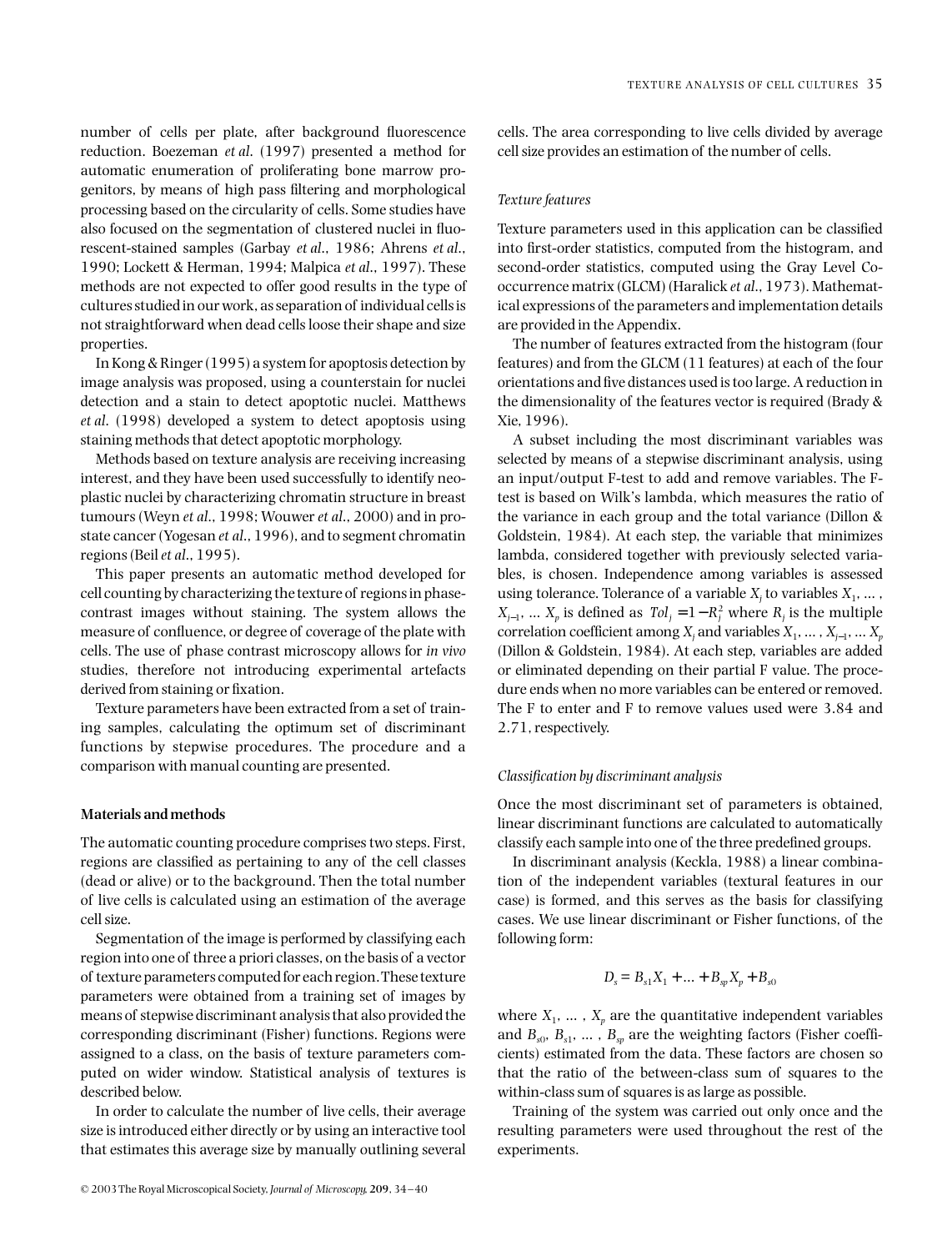

**Fig. 1.** User interface of the application. Regions of different classes are shown in the image, as well as the sizes of regions used for parameter calculation and classification, respectively.

#### *Robustness assessment*

The leave-one-out method was used to obtain an initial estimate of the correct classification rate. This method involves leaving out each case in turn, calculating the function based on the remaining cases, and then classifying the left-out case. The robustness of the discriminant functions was also assessed by jack-knifing: 10% of samples were taken out and the discriminant functions were estimated from the rest of the samples. All procedures for feature selection and discriminant function calculations were carried out using SPSS (SPSS Inc., Chicago, IL, USA).

#### *Image analysis tool*

The segmentation method was implemented in a complete end-user application, using IDL language (Research Systems Inc., Boulder, CO, USA). The user interface of the tool is shown in Fig. 1. It allows single images or a complete set of images to be loaded. After automatic classification, the user can interactively correct the assignment of any region if needed. Final results can be saved to an ASCII file for further analysis. Results showing the total surface for each class and the number of live cells are provided as output.

#### *Experimental setting*

The proposed method was tested in cell cultures using a previously established setting for the induction of cell death by means of two immunosuppressors with known cytotoxic activity, as previously reported (Hortelano *et al*., 2000). The experiment consists of adding two immunosuppressors (CSA and Tacrolimus, FK506) to different primary cultures of renal

cells, for measuring cell death kinetics. A third culture with no immunosuppressor is used as control. All experiments are performed on primary cell cultures from swine. Proximal tubule suspensions were obtained from collagenase digestion of the renal cortex and isopicnic centrifugation on 45% Percoll gradient (Tejedor *et al*., 1988) and plated in plastic culture dishes (60 mm). Kinetics of culture with CSA were compared to cultures with no immunosupresor and to cultures with FK506, as a positive control. Cultures were incubated at 37 °C in a 95% air/5% CO<sub>2</sub> atmosphere. CSA was obtained from Sandimmun® (Novartis, Basel, Switzerland) and FK506 from Prograf® (Fujisawa, Tokyo, Japan). Cells were allowed to grow in the presence of CSA, FK506 or vehicle (control conditions) from zero time (eight dishes per treatment).

Phase contrast images were acquired with an Olympus IX70 microscope (Olympus Gmbh, Hamburg, Germany) with 40× magnification, and captured with a Sony DXC 151P colour CCD camera (Sony Ltd, Tokyo, Japan). Monochrome  $(8 \text{ bits pixel}^{-1})$  736 × 560 pixel images were transferred to a Pentium III computer for analysis using a Matrox Meteor II frame grabber (Matrox Electronic Systems, Dorval, Canada).

Cultures were maintained for approximately 15 days; during this period images were obtained every 2 days, starting from day four. Three different dishes per treatment were chosen randomly. From each of them, seven images were obtained. Figure 2 shows images of the culture on the fourth and eleventh day of the study. The objective of the method is to segment the regions containing live cells, dead cells and the areas with no cells. Regions  $32 \times 32$  pixels in size were assigned to a class, on the basis of texture parameters computed on a  $60 \times 60$  window.

Two different sets of images were used, one for training and another for evaluation of the classification performance.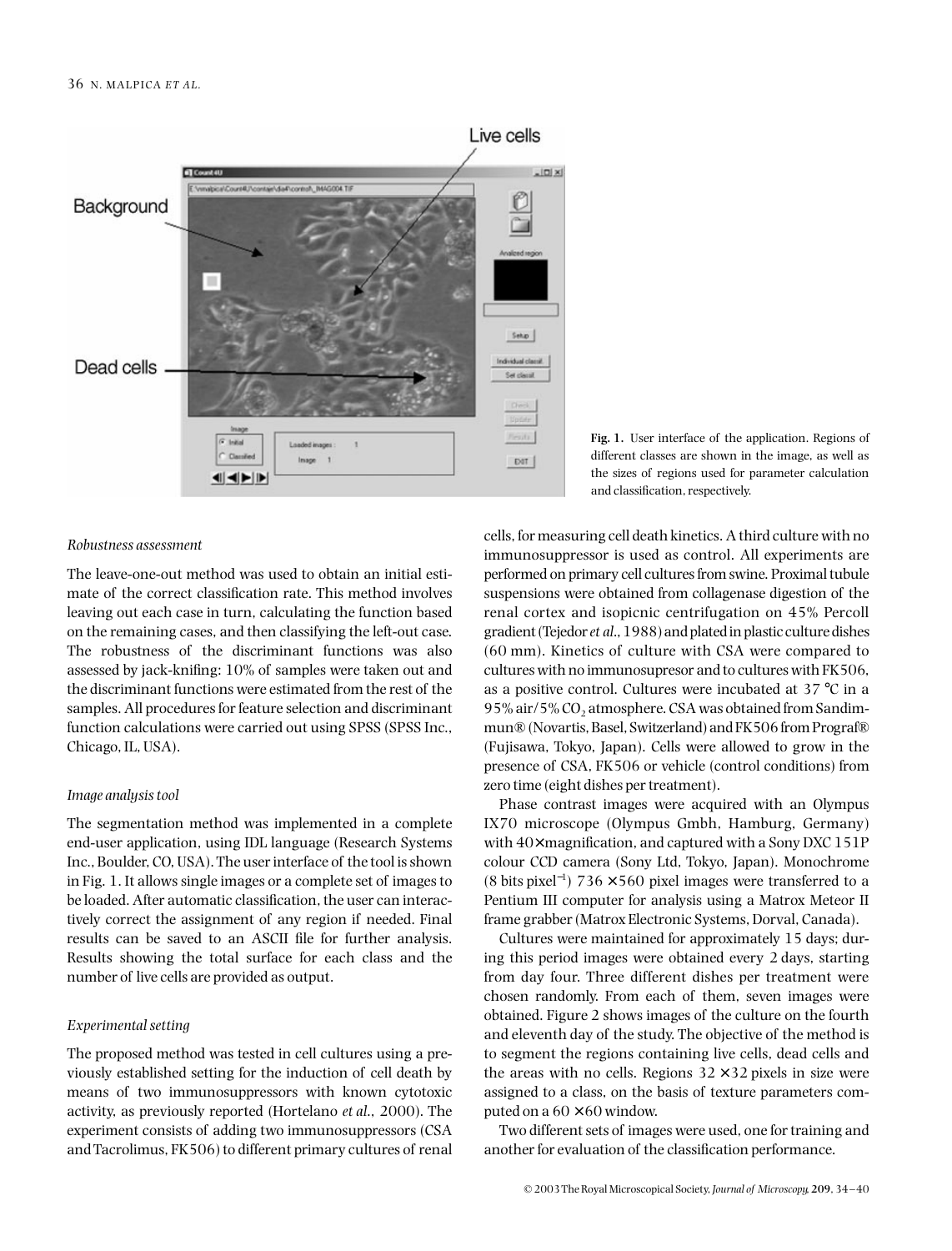

**Fig. 2.** Images of the cell culture on day 4 (a) and day 11 (b).

To select the most discriminant texture parameters and to establish the discriminant functions, a training set of 21 images (seven per type of culture) was obtained for each of the 5 days of study, as explained above. From them, 222 regions of interest were extracted. Each region was manually classified as formed by live cells, dead cells or background (dish). For each region, all the histogram and co-occurrence matrix parameters were computed. Co-occurrence matrices for *d* = 1, 2, 3, 4, 5 and  $\theta = 0^\circ$ , 45°, 90°, 135° were used (see Appendix). The classification rate obtained on the training set of regions was measured using a leave-one-out method. The robustness of the discriminant functions was assessed by jack-knifing, performing 10 different runs, randomly excluding 10% of the regions in each.

In order to assess the reliability of the results of the automatic method, segmentation (region classification) and cell counting were evaluated separately.

The agreement in region classification was assessed by considering the number of rectangular windows that were

correctly classified in a set of four randomly chosen images corresponding to four different days. After the automatic classification, each image becomes divided into 400 regions (i.e. 1600 regions in total) and results are compared to the manual classification obtained by a experienced observer (Table 2), blind to the automatic result.

The rate of agreement is computed as:

$$
p_o = \frac{Number\ of\ agreements}{Total\ number\ of\ regions}
$$

This rate of agreement between different image classification methods can be considered as a reliability index in which a number of targets (image regions) are rated (classified) by different judges (methods). However, part of this agreement could be due to chance only. Even in the case when both ratings were independent of each other, a certain degree of random agreement would be present. For this reason, another measurement of reliability, known as the kappa coefficient  $(\kappa)$ , has been used. Kappa is a chance-corrected measurement of agreement, defined by Bartko (1995):

$$
kappa = \frac{p_o - p_e}{1 - p_e}
$$

where  $p<sub>a</sub>$  is the observed percentage of agreement between two methods and  $p_e$  is the agreement that would occur by chance. Random agreement can be measured by supposing that both measurements are independent. The number of regions classified into each class by each of the methods is plotted on Table 2.

The expected number of classifications into class i and j by each of the methods, respectively, assuming independence, is:

Expected\\_cases: 
$$
e_{ij} = \frac{(Row total)_i \times (Column total)_i}{Total number of cases}
$$

Random coincidences are then  $e_{11} + e_{12} + e_{13}$ . Expected agreement can then be computed as:  $p_e = (e_{11} + e_{22} + e_{33})/n$ , where *n* is the total number of observations.

To evaluate the results of cell counting, 15 images were selected randomly, from which the area occupied by cells of each type and the number of live cells was computed both manually and automatically. Correlation is not always the best approach to compare two methods of measurement, as it does not measure the agreement between two variables, but the strength of a relation between them. If the results of both methods are plotted against each other, there will only be perfect agreement if the points lie along the line of equality; however, there will be perfect correlation when the points lie along any straight line. Altman (1991) proposed plotting the differences between both methods against their mean. The lack of agreement can then be assessed by the bias, estimated by the mean difference (d) and the standard deviation of the differences (s). In our case, we have used the results of the manual method instead of the average, as it represents the gold standard.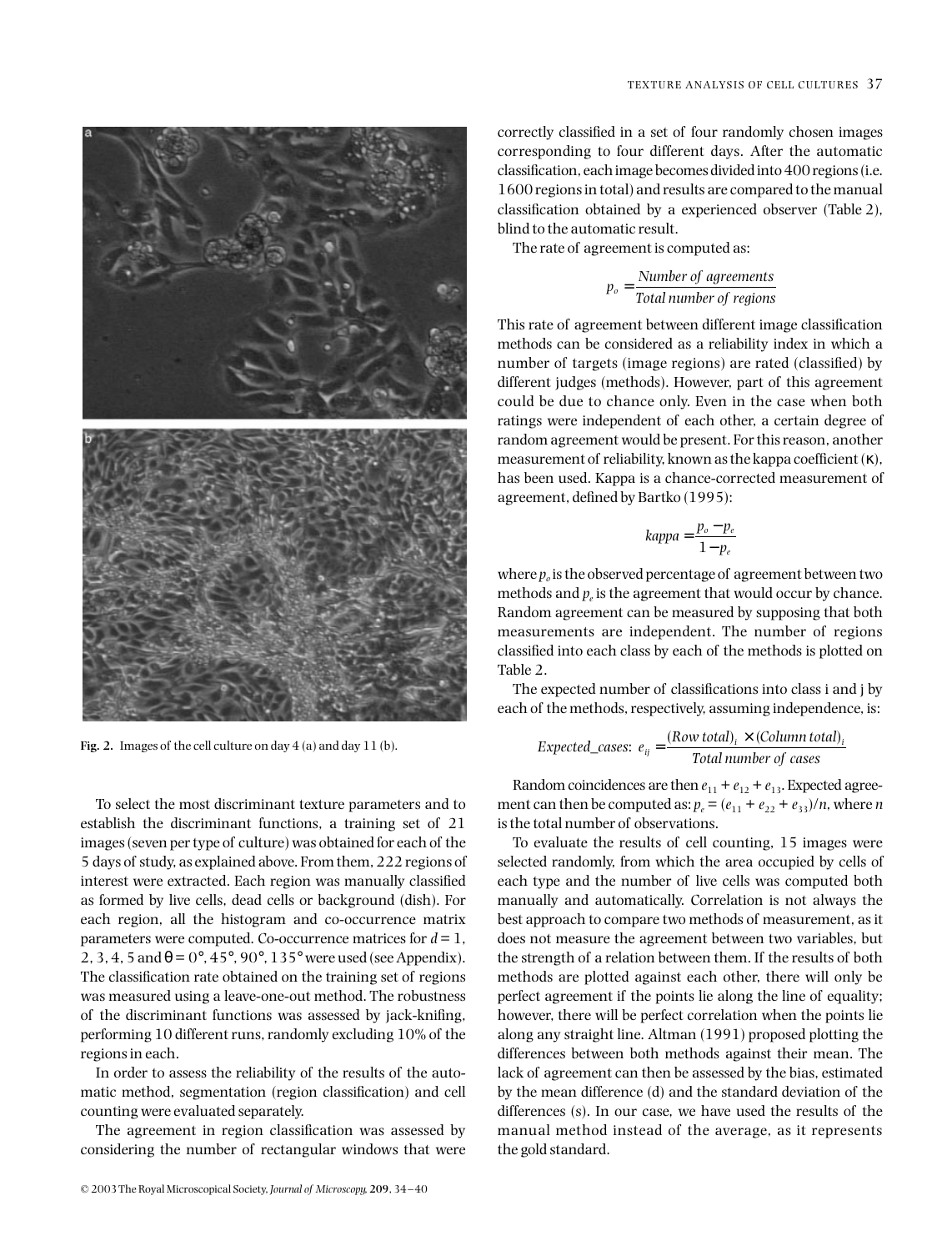## **Results**

Stepwise discriminant analysis resulted in the selection of 12 parameters. Parameter names and their weighting coefficients for the three linear discriminant functions are shown in Table 1. The leave-one-out method yielded a 100% classification success rate on the training set.

Region classification was evaluated by measuring the rate of agreement and the kappa index, as described in Materials and Methods. Table 2 shows the result of classification of the test regions. A rate of agreement of 0.94 was obtained, with a kappa of 0.87. Evaluation of the measured cell area and number of cells was performed as described above.

Taking the figures obtained manually as the standard, the relative difference (bias) is defined as:

$$
Diff = \frac{(Automat, count - Manualcount)}{Manual count}
$$

From the experiments, the overall relative mean difference in live cells area was 0.2%, with a standard deviation of 6.8% (not significantly different from 0).

**Table 1.** Discriminant parameters and their weights in each discriminant function. Parameter names are explained in the Appendix. Numbers in parenthesis indicate neighbour distances in pixels along the *x* and *y* axes for co-occurrence matrix computation. See Appendix for the definition of texture parameters.

|                  | Live cells | Dead cells | Dish     |
|------------------|------------|------------|----------|
| Percentile 99%   | $-0.964$   | $-1.045$   | $-0.691$ |
| InvDfMom(1,0)    | 30.551     | 30.603     | 31 107   |
| Entropy(1,0)     | 19650      | 19784      | 19777    |
| $AngScMom(1,-1)$ | $-18022$   | $-17895$   | $-20953$ |
| $InvDfMom(1,-1)$ | 1120       | 863        | 1301     |
| AngScMom(2,0)    | 18984      | 18904      | 22024    |
| InvDfMom(2,0)    | $-1067$    | $-940$     | $-1737$  |
| $InvDfMom(4,-4)$ | $-4059$    | $-4382$    | $-4492$  |
| SumEntropy(5.0)  | $-12746$   | $-12\,708$ | $-12486$ |
| Contrast(5,5)    | 15         | 14         | 16       |
| Entropy(5, 5)    | $-2738$    | $-2817$    | $-3014$  |
| $InvDfMom(5,-5)$ | 5604       | 5993       | 6175     |
| Constant         | $-15811$   | $-15858$   | $-16042$ |

**Table 2.** Comparison between manual and automatic classification of segmented regions. Each cell shows the number of regions in each class according to each method.

| Manual         | Automatic classification |            |            |       |  |
|----------------|--------------------------|------------|------------|-------|--|
| classification | Live cells               | Dead cells | Background | Total |  |
| Live cells     | 1069                     | 29         | 26         | 1124  |  |
| Dead cells     | 33                       | 269        | 5          | 307   |  |
| Background     | 3                        |            | 165        | 169   |  |
| Total          | 1105                     | 299        | 196        | 1600  |  |

Regarding cell counting, a relative mean difference of 18.06% and a standard deviation of 19.11% were obtained (not significantly different from 0).

Training was only carried out once, taking 3 h, and results were used for all experiments. The time needed to classify a single image was 29 s on a Pentium III 700 MHz PC. The average time taken by an experienced observer is 3 min.

### **Discussion**

The method proposed provides quantitative figures (area of live and dead cells and number of live cells) similar to those obtained by an experienced observer. The results of region classification were better than those of cell counting. This may be due to the fact that the calculated number of cells requires an estimate of the average cell size. Cell sizes may differ significantly, especially in images taken after a few days of growth, as shown in Fig. 2. Although the interobserver variability is very small, the final result of cell counting strongly depends on the particular selection of cells performed by the user for average size calculation.

Focusing and image acquisition were performed manually in the present study. We have not studied the possible influence of defocusing on texture parameters. In any case, several precise methods for autofocusing are available (Santos *et al*., 1997), which could easily be included as part of the procedure. In a completely automated setting, illumination should also be calibrated and controlled, even though most of the features used for classification are illumination invariant.

In the present study, the parameter estimation window was of a fixed size, which was determined empirically. The method uses only histogram and grey-level co-occurrence matrix parameters. Analysis windows must be large enough to have a sufficient number of values for parameter computing. The size of the classification window, those pixels that are assigned to a certain class, determines the resolution of the classification. Using a smaller window increases the resolution but also the computational cost. The system developed could be used to segment cultures of other different cell types, although the parameter selection and discriminant function calculation would have to be repeated for the new image types.

A reliable and easy to implement method has been developed, providing *in vivo* quantitative results on phase contrast microscopy images of cell cultures. The method has been evaluated using an independent data set. The system avoids any artefacts derived from staining and fixation, without even a requirement to open the dishes. Preliminary results show an accuracy similar to that provided by an expert, while allowing a much larger number of fields to be counted.

# **Acknowledgements**

The authors thank the Institute of Electronics, Technical University of Lodz (Poland), for providing the MaZda texture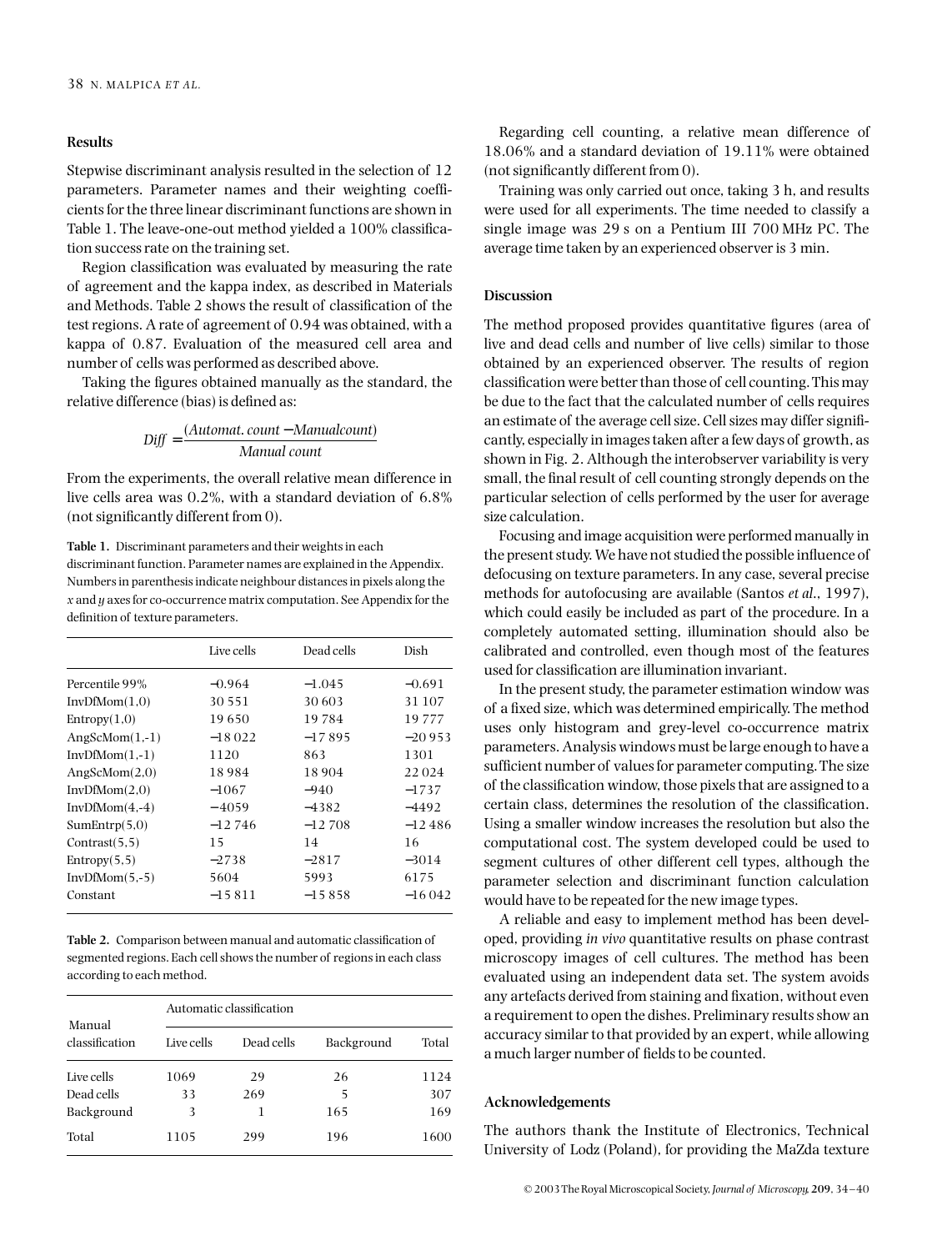analysis software, in the framework of the EU COST B11 project. This work was partially funded by III PRICIT (Comunidad de Madrid).

#### **References**

- Ahrens, P., Schleicher, A., Zilles, K. & Werner, L. (1990) Image analysis of Nissl-stained neuronal perikarya in the primary visual cortex of the rat: automatic detection and segmentation of neuronal profiles with nuclei and nucleoli. *J. Microsc*. **157**, 349–365.
- Altman, D.G. (1991) Statistical analysis of comparison between laboratory methods. *J. Clin. Pathol.* **44**, 700–701.
- Bartko, J.J. (1995) Measurement and reliability: Statistical thinking considerations. *Schizophrenia Bull*. **17**, 147–161.
- Beil, M., Irinopoulou, T., Vassy, J. & Wolf, G. (1995) A dual approach to structural texture analysis in microscopic cell images. *Computer Meth. Programs Biomedicine*, **48**, 211–219.
- Boezeman, J., Raymakers, R., Vierwinden, G. & Linssen, P. (1997) Automatic analysis of growth onset, growth rate and colony size of individual bone marrow progenitors. *Cytometry*, **28**, 305–1310.
- Brady, M. & Xie, Z.-Y. (1996) Feature selection for texture segmentation. *Advances in Image Understanding* (ed. by K. Bowyer and N. Ahuja), pp. 29–44. Wiley, New York.
- Dillon, W.R. & Goldstein, M. (1984) *Multivariate Analysis*. John Wiley & Sons, New York.
- Garbay, C., Chassery, J.M. & Brugal, G. (1986) An interactive region growing process for cell image segmentation based on local color similarity and global shape criteria. *Anal. Quantit. Cytol. Histol*. **8**, 25–34.
- Gavrieli, Y., Sherman, Y. & Ben-Sasson, S. (1992) Identification of programmed cell death *in situ* via specific labeling of nuclear DNA fragmentation. *J. Cell Biol*. **119**, 493–501.
- Haralick, R., Shanmugam, K. & Dinstein, I. (1973) Textural features for image classification. *IEEE Trans. Systems, Man. Cybernetics*, **3**, 610–621.
- Hortelano, S., Castilla, M., Torres, A.M., Tejedor, A. & Bosca, L. (2000) Potentiation by nitric oxide of cyclosporin A and FK506-induced apoptosis in renal proximal tubule cells. *J. Am. Soc. Nephrol*. **11**, 2315– 2323.
- Keckla, W.R. (1988) *Discriminant Analysis: Quantitative Applications in the Social Sciences*. Sage Publications, London.

### **Appendix**

#### *Texture parameters*

A first group of parameters is computed from the normalized grey-level histogram. The normalized histogram is the probability density function for the grey levels of a specific region. If we denote by  $p(z_i)$  the probability of each grey value  $z_i$ , the following parameters can be defined:

Mean: 
$$
\mu = \sum_{z_i=0}^{N-1} z_i p(z_i)
$$
  
Variance:  $\sigma^2 = \sum_{z_i=0}^{N-1} (z_i - \mu)^2 p(z_i)$ 

- Kong, J. & Ringer, D.P. (1995) Quantitative *in situ* image analysis of apoptosis in well and poorly differentiated tumors from rat liver. *Am. J. Pathol*. **147**, 1626–1632.
- Lockett, S.J. & Herman, B. (1994) Automatic detection of clustered, fluorescent-stained nuclei by digital image-based cytometry. *Cytometry*, **17**, 1–12.
- Malpica, N., Ortiz, C., Vaquero, J.J., Santos, A., Vallcorba, I., García-Sagredo, J.M., Pozo, F. & d. (1997) Applying watershed algorithms to the segmentation of clustered nuclei. *Cytometry*, **28**, 289–297.
- Matthews, J.B., Harrison, A., Palcic, B. & Skov, K. (1998) Automated fluorescence microscopic measurement of apoptosis frequency following ionizing radiation exposure in cultured mammalian cells. *Int. J. Radiation Biol*. **73**, 629–639.
- Proffitt, R.T., Tran, J.V. & Reynolds, C.P. (1996) A fluorescence digital image microscopy system for quantifying relative cell numbers in tissue culture plates. *Cytometry*, **24**, 204–213.
- Santos, A., Ortiz, C., Vaquero, J.J., Peña, J.M., Malpica, N. & Pozo, F.d. (1997) Evaluation of autofocus functions in molecular cytogenetic analysis. *J. Microsc*. **188**, 264–272.
- Strebel, A., Harr, T., Bachmann, F., Wernli, M. & Erb, P. (2001) Green fluorescent protein as a novel tool to measure apoptosis and necrosis. *Cytometry*, **43**, 126–133.
- Tejedor, A., Noel, J., Vinay, P., Boulanger, Y. & Gougoux, A. (1988) Characterization and metabolism of canine proximal, thick ascending limbs and collecting duct tubules in suspension. *Can. J. Physiol. Pharmacol*. **66**, 997–1009.
- Vermes, I. & Haanen, C. (1994) Apoptosis and programmed cell death in health and disease. *Adv. Clin. Chem*. **31**, 117–246.
- Weyn, B., Wouwer, G.V.D., Van Daele, A.V., Scheunders, P., Van Dyck, D.V., Van Marck, E.V. & Jacob, W. (1998) Automated breast tumor diagnosis and grading based on wavelet chromatin texture description. *Cytometry*, **33**, 32–40.
- Wouwer, G.V.D., Weyn, B., Scheunders, P., Jacob, W., Marck, E.V. & Dyck, D.V. (2000) Wavelets as chromatin texture descriptors for the automated identification of neoplastic nuclei. *J. Microsc*. **197**, 25–35.
- Yogesan, K., Jorgensen, T., Albregtsen, F., Tveter, K.J. & Danielsen, H.E. (1996) Entropy-based texture analysis of chromatin structure in advanced prostate cancer. *Cytometry*, **24**, 268–276.

Skewness: 
$$
\mu_3 = \sigma^{-3} \sum_{z_i=0}^{N-1} (z_i - \mu)^3 p(z_i)
$$
  
Kurtosis:  $\mu_4 = \sigma^{-4} \sum_{z_i=0}^{N-1} (z_i - \mu)^4 p(z_i) - 3$ 

The histogram considers the grey level of each pixel separately and no spatial information is conveyed in these parameters. To incorporate spatial distribution of the grey levels we make use of the grey-level co-occurrence matrix (GLCM). Any GLCM element  $P_d(i,j)$  reflects the distribution of the probability of occurrence of a pair of grey levels (*i*,*j*) separated by a given distance *d*. The GLCM is computed by mapping the grey-level co-occurrence probabilities based on spatial relations of pixels in different angular directions θ.